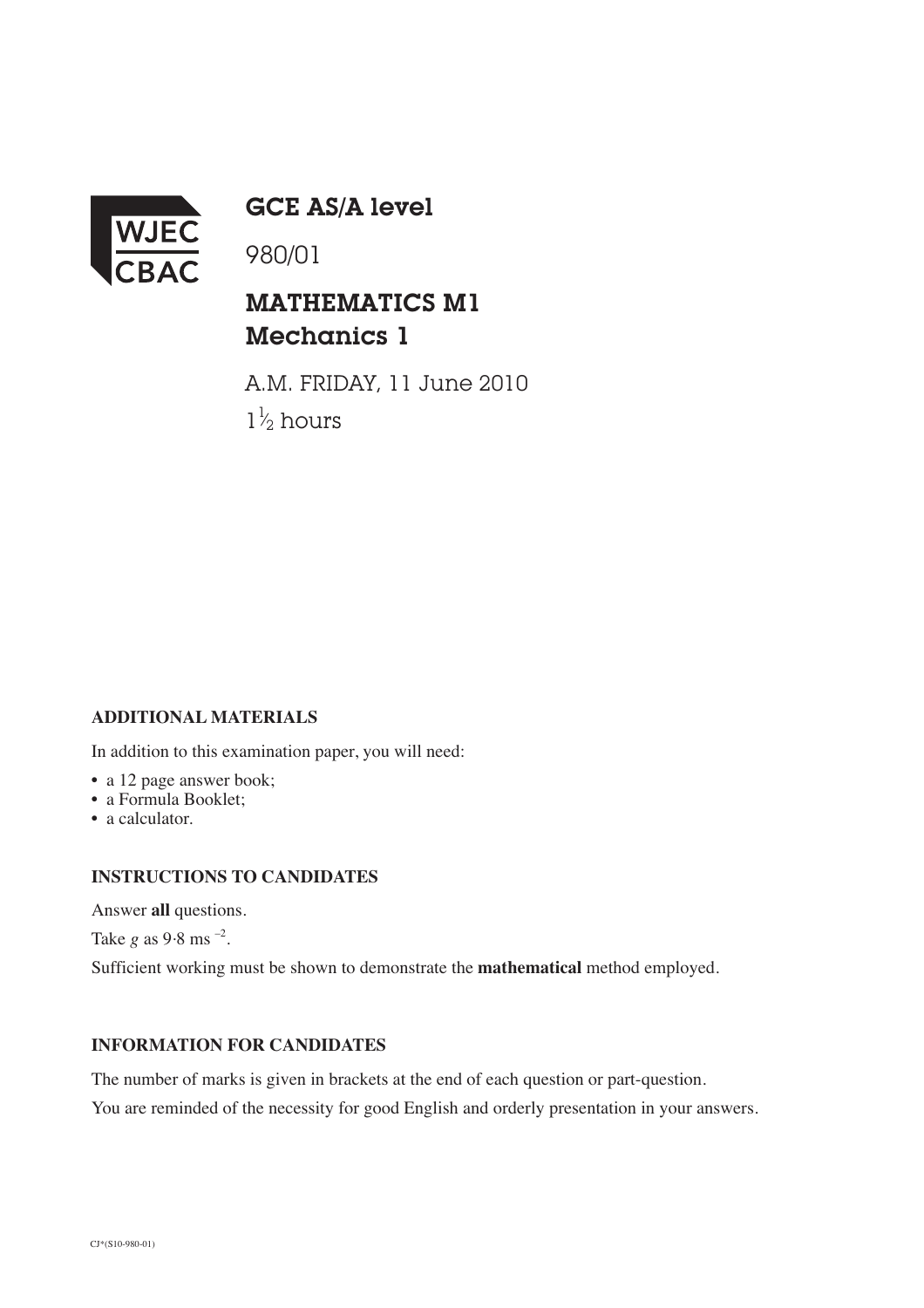- **1.** A pebble is projected vertically downwards with speed  $2 \cdot 1 \text{ ms}^{-1}$  from the top of a well, which is  $15.4 \text{ m}$  deep.
	- *(a)* Calculate the speed of the pebble when it hits the bottom of the well. [3]
	- *(b)* Find the time taken by the pebble to reach the bottom of the well. [3]
- **2.** An express lift in a skyscraper travels non-stop from the ground floor to the top floor. For the first 15 s of its journey, the lift accelerates uniformly from rest. It then travels at a constant speed of  $2.7 \text{ ms}^{-1}$  for 90 s before finally decelerating uniformly to rest. The total time for the journey is 2 minutes.
	- *(a)* Sketch a velocity-time graph for the motion of the lift. [3]
	- *(b)* Calculate the distance travelled by the lift. [3]

A woman, of mass 75 kg, is standing on the floor of the lift during its journey.

- *(c)* Calculate the reaction exerted by the floor of the lift on the woman when the lift is accelerating. [4]
- **3.** A boy sits on his toboggan and rides it down a straight line path on a snow-covered hill. The path may be modelled as a line of greatest slope of a plane inclined at an angle  $\alpha$  to the horizontal, where sin  $\alpha = \frac{5}{12}$ . The coefficient of friction between the toboggan and the slope is 0.2. The combined mass of the boy and the toboggan is 52 kg. Find the magnitude of their acceleration. [6] 13
- **4.** A particle *A*, of mass  $2 \text{ kg}$ , moving with speed  $12 \text{ ms}^{-1}$  on a smooth horizontal surface collides directly with a particle *B*, of mass  $\overline{3}$  kg, moving with speed  $7 \text{ ms}^{-1}$  in the same direction as *A*. The coefficient of restitution between the particles is 0·6.
	- *(a)* Find the speeds of *A* and *B* after the collision. [7]
	- *(b)* Find the magnitude of the impulse exerted by *A* on *B* during the collision. [2]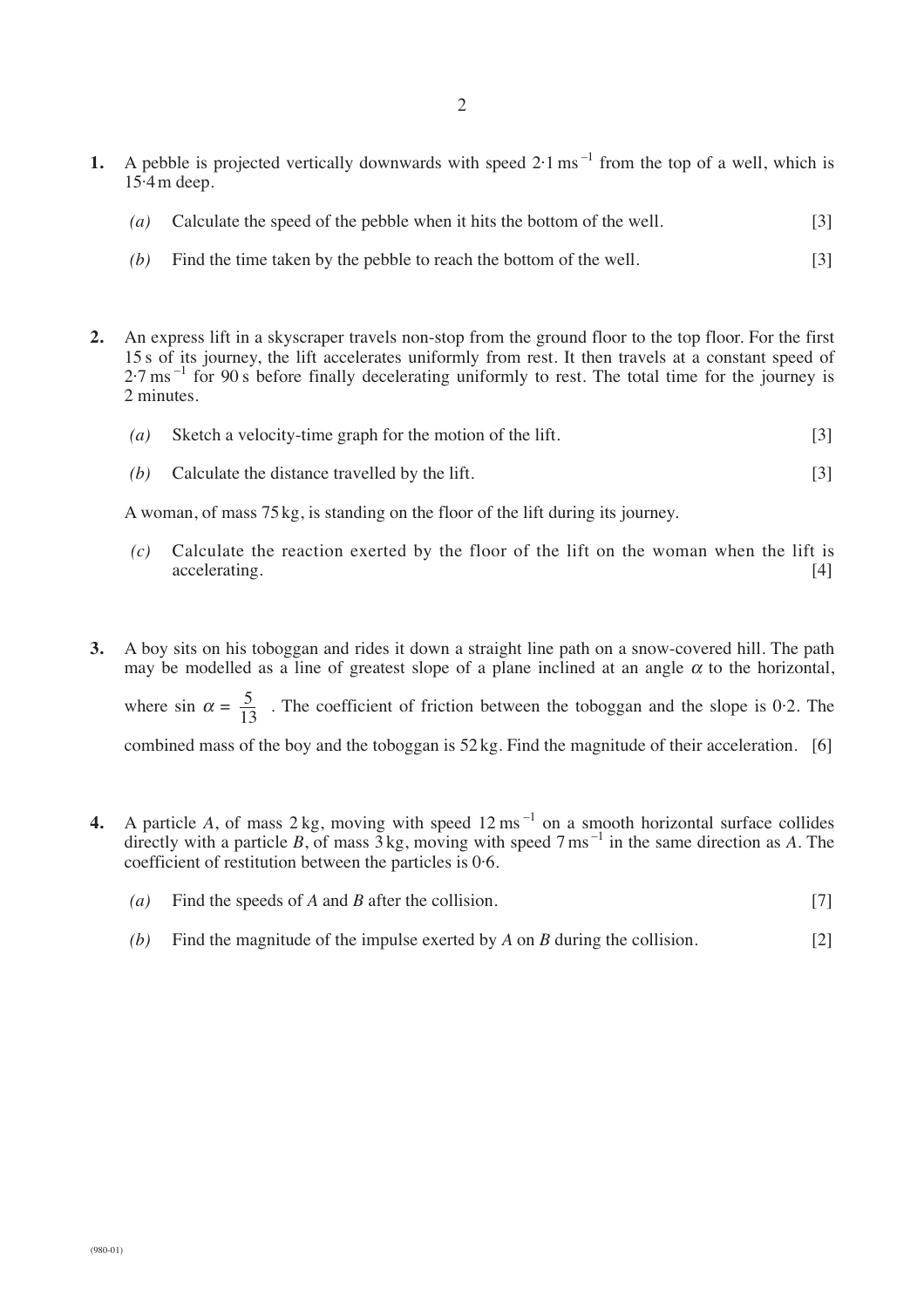**5.** The diagram shows an object *A*, of mass 6 kg, lying on a rough horizontal table. The object *A* is connected by means of a light inextensible string passing over a smooth pulley at the edge of the table to another object  $B$ , of mass  $4 \text{ kg}$ , hanging freely.



The coefficient of friction between object *A* and the table is 0·4. Initially, the system is held at rest with the string just taut. The system is then released.

- *(a)* Find the magnitude of the acceleration of object *A* and the tension in the string. [9]
- *(b)* What assumption did the word 'light' underlined above enable you to make in your solution? [1]
- **6.** Three horizontal forces of magnitudes 12 N,  $5\sqrt{3}N$  and  $3\sqrt{2}N$  act in the directions shown in the diagram below.



Find the magnitude and direction of the resultant of the three forces. [8]

# **TURN OVER**